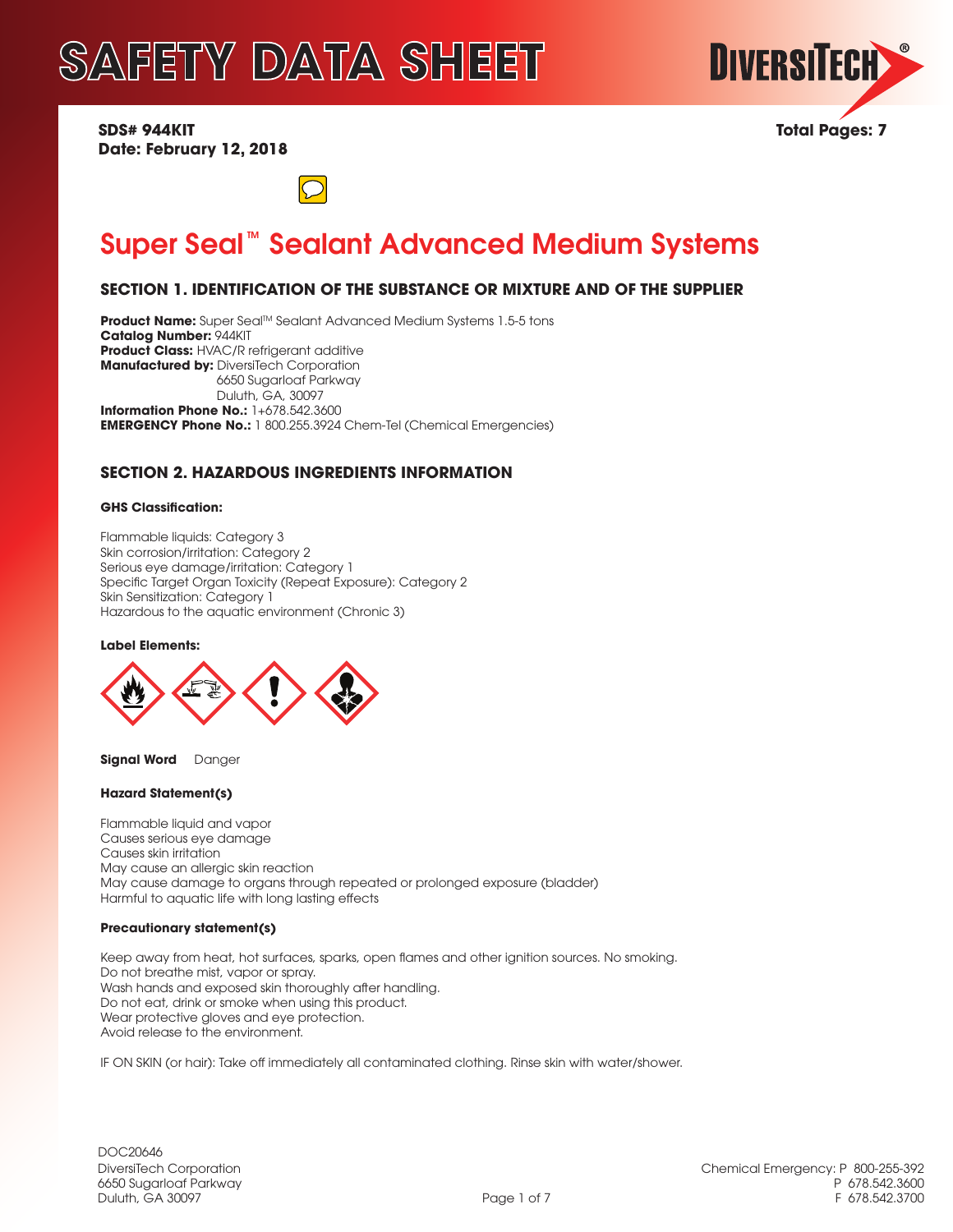

# Super Seal<sup>™</sup> Sealant Advanced Medium Systems

# **SECTION 2. HAZARDOUS INGREDIENTS INFORMATION (cont.)**

### **Precautionary statements (continued):**

IF IN EYES: Rinse cautiously with water for several minutes. Remove contact lenses, if present and easy to do. Continue rinsing. Immediately call a poison center/doctor.

Specific treatment: see first aid measures on this label.

In case of fire: Use dry chemical to extinguish.

If skin irritation or rash occurs: Get medical attention.

Take off contaminated clothing and wash it before reuse.

Dispose of contents/container in accordance with local/regional/national/international regulations

### **Other hazards**

None known.

## **SECTION 3. HAZARDOUS INGREDIENTS INFORMATION**

| <b>INGREDIENT</b>             | CAS No.        | Composition, wt% |  |
|-------------------------------|----------------|------------------|--|
| Triethylorthoformate          | $122 - 51 - 0$ | $30 - 50$        |  |
| TrimethoxyvinyIsilane         | 2768-02-7      | $5 - 10$         |  |
| N-(3-(trimethoxysilyl)propyl) |                |                  |  |
| ethylenediamine               | 1760-24-3      | $5 - 10$         |  |
| Trimethoxy(methyl)silane      | 1185-55-3      | $0.5 - 1.5$      |  |

Remaining components of this product are not classified as hazardous under WHMIS 2015.

## **SECTION 4. FIRST AID MEASURES**

### **4.1. Description of first aid measures**

### **Inhalation**

Remove person to fresh air. Give artificial respiration if not breathing. If breathing is difficult, oxygen may be given by qualified personnel. Obtain medical attention.

### **Eye Contact**

Remove contact lenses and immediately flush eyes with copious amounts of water for at least 15 minutes. Obtain medical attention.

### **Skin Contact**

Immediately wash skin with soap and plenty of water. If irritation persists or if contact has been prolonged, obtain medical attention. Wash contaminated clothing before reuse.

### **Ingestion**

Do NOT induce vomiting. Wash out mouth with water provided person is conscious. Call a physician.

### **Acute and Delayed Symptoms**

This product is expected to react with moisture in the gastrointestinal tract to form methanol. Symptoms may be delayed and include headache, dizziness, nausea, lack of coordination, and confusion.

### **Special Treatment Needed**

Get medical treatment immediately.

# **SECTION 5. FIREFIGHTING MEASURES**

### **Extinguishing Media**

DO NOT USE WATER STREAM. Use carbon dioxide, dry chemical powder, alcohol-resistant foam or water spray.

### **Special hazards arising from the substance or mixture**

Burning in a fire produces carbon oxides, silicon oxides, smoke and fumes.

### **Advice for firefighters**

Self-contained breathing apparatus and protective clothing if required. Vapors may travel considerable distance to a source of ignition and flash back.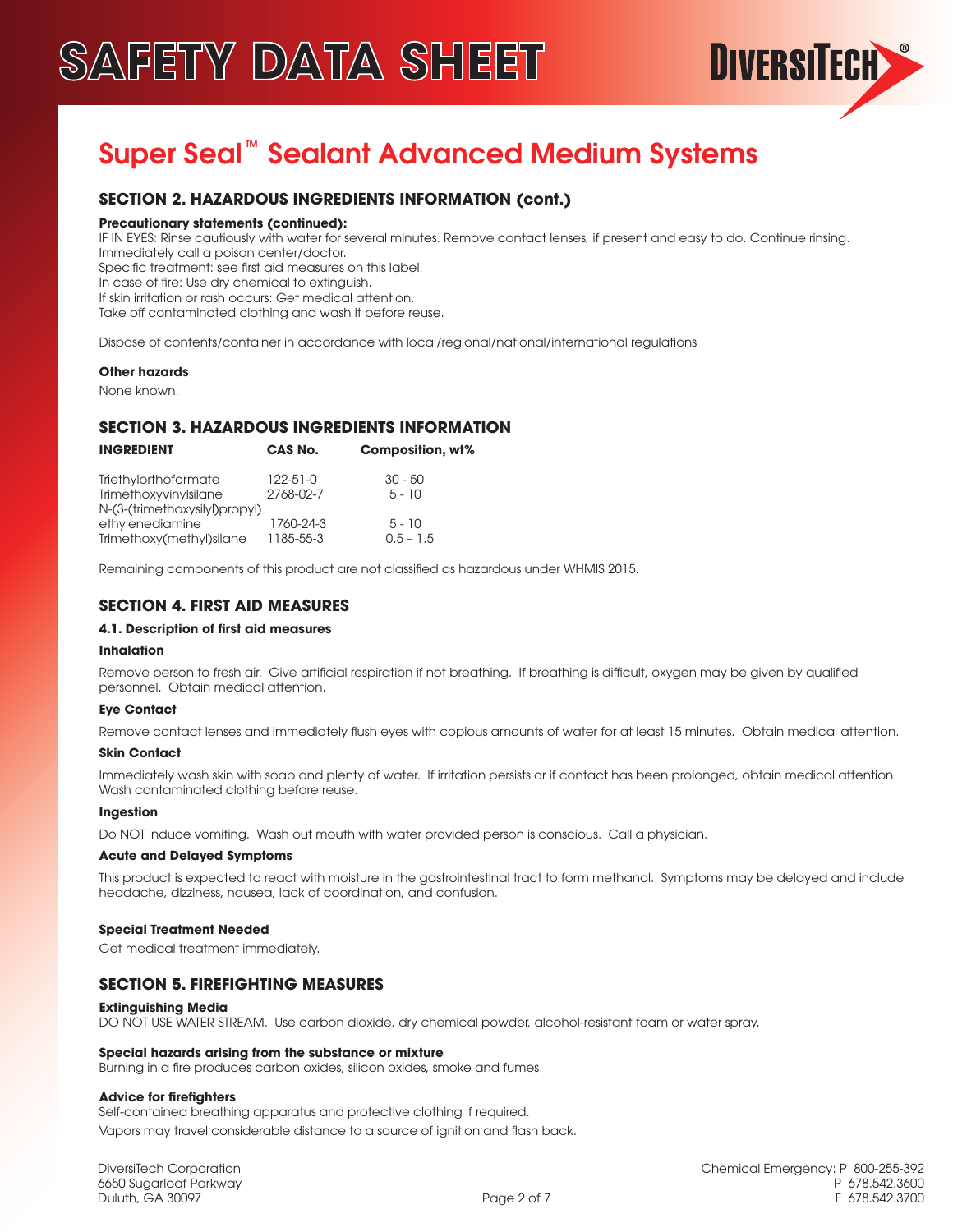

# Super Seal<sup>™</sup> Sealant Advanced Medium Systems

# **SECTION 6. ACCIDENTAL RELEASE MEASURES**

### **Personal precautions**

Shut off all sources of ignition. Wear chemical-resistant gloves and chemical safety goggles or safety glasses with side shields. Provide adequate ventilation.

### **Environmental precautions**

Provide adequate ventilation. Avoid runoff to sewers and waterways.

### **Methods and materials for containment and cleaning up**

Cover spill with dry-lime, sand, or soda ash. Place in covered containers using non-sparking tools and transport outdoors. Ventilate area and wash spill site after material pickup is complete.

### **SECTION 7. HANDLING AND STORAGE**

### **Precautions for safe handling**

Avoid breathing vapor. Avoid contact with eyes, skin, and clothing. Avoid prolonged or repeated exposure. See section 8 for protective clothing. Use away from heat, sparks, open flame or any other ignition source. Wash hands thoroughly after handling.

### **Conditions for safe storage**

Keep away from heat, sparks, and open flame. In the opened canister, this product is sensitive to moisture.

# **SECTION 8. EXPOSURE CONTROLS / PERSONAL PROTECTION**

### **Control Parameters**

None of the components of this product have occupational exposure limit values.

### **Engineering Controls**

General room ventilation is expected to be sufficient for use of the product.

### **Protective Equipment**

Use protective gloves. Use eye protection and chemical protective clothing.

### **Hygiene**

Wash thoroughly after handling. Wash contaminated clothing before reuse.

# **SECTION 9. PHYSICAL AND CHEMICAL PROPERTIES**

| <b>Appearance</b>                       | Clear colourless liquid    |
|-----------------------------------------|----------------------------|
| Odor                                    | Fthereal                   |
| <b>Odor threshold</b>                   | No data available          |
| рH                                      | No data available          |
| <b>Freezing point</b>                   | No data available          |
| <b>Boiling point</b>                    | No data available          |
| <b>Flash point</b>                      | 30°C (86°F)                |
| <b>Evaporation rate</b>                 | No data available          |
| <b>Flammability or explosive limits</b> | No data available          |
| <b>Vapor pressure</b>                   | No data available          |
| <b>Vapor density</b>                    | No data available          |
| <b>Specific Gravity</b>                 | $0.95$ g/cm3 @ 25°C (77°F) |
| <b>Water Solubility</b>                 | No data available          |
| <b>Partition coefficient:</b>           | No data available          |
| n-octanol/water                         |                            |
| <b>Auto-ignition temperature</b>        | No data available          |
| <b>Decomposition temperature</b>        | No data available          |
| <b>Viscositv</b>                        | No data available          |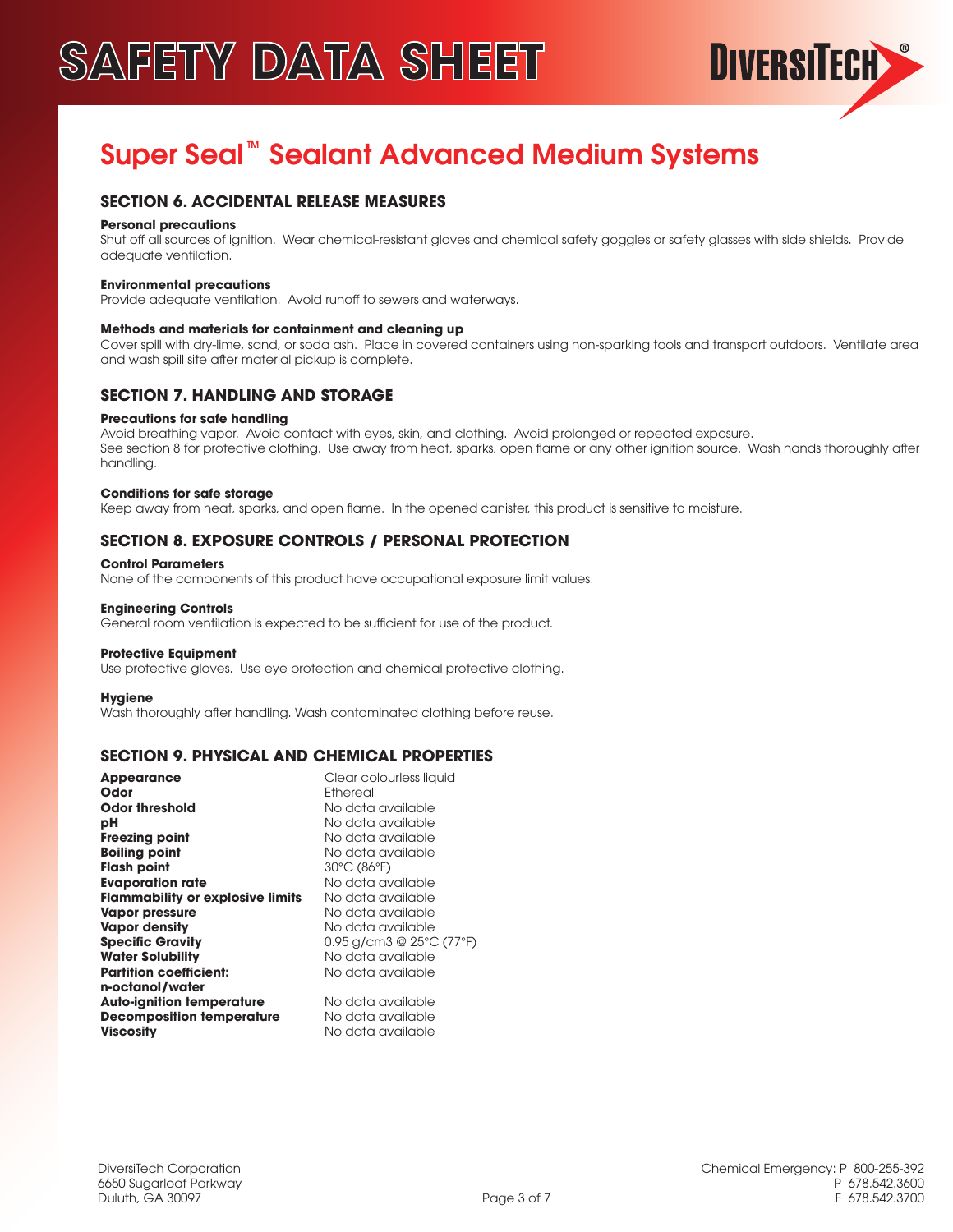

# Super Seal<sup>"</sup> Sealant Advanced Medium Systems

# **SECTION 10. STABILITY AND REACTIVITY**

### **Reactivity**

Reacts with water or moisture

### **Chemical stability**

Stable under recommended storage conditions

#### **Possibility of hazardous reactions** Unlikely

**Conditions to avoid** Moisture, heat, flames and sparks

### **Incompatible materials**

Acids, strong oxidizing agents

### **Hazardous decomposition products**

Reacts with water or moisture to form methanol. In a fire, carbon monoxide, carbon dioxide and silicon oxides are formed.

## **SECTION 11. TOXICOLOGICAL INFORMATION**

The toxicological properties of this product have not been investigated. Information for some components is provided below.

| <b>Acute toxicity</b><br>Oral LD50 rat:                 | Triethylorthoformate - 7060 mg/kg<br>Trimethoxyvinylsilane - 7340 - 7460 mg/kg<br>N-(3-(trimethoxysilyl)propyl)ethylenediamine - 2995 mg/kg<br>Trimethoxy(methyl) silane - 11685 mg/kg                                   |
|---------------------------------------------------------|--------------------------------------------------------------------------------------------------------------------------------------------------------------------------------------------------------------------------|
| Skin LD50 rabbit:                                       | Triethylorthoformate - 17820 mg/kg<br>Trimethoxyvinylsilane - 3460 - 4000 mg/kg<br>N-(3-(trimethoxysilyl)propyl)ethylenediamine - >2000 mg/kg<br>Trimethoxy(methyl)silane - >9500 mg/kg                                  |
| Skin LD50 guinea pig:                                   | Triethylorthoformate - >8910 mg/kg                                                                                                                                                                                       |
| Inhalation LC50 rat:                                    | Trimethoxyvinylsilane - 16.79 mg/l<br>N-(3-(trimethoxysilyl)propyl)ethylenediamine - 1.49 - 2.44 mg/l<br>Trimethoxy(methyl)silane - >42.1 mg/l                                                                           |
| <b>Skin corrosion/irritation</b><br>Rabbit:             | Triethylorthoformate - slightly irritating<br>TrimethoxyvinyIsilane - no irritation<br>N-(3-(trimethoxysilyl)propyl)ethylenediamine - no irritation<br>Trimethoxy(methyl)silane - no irritation                          |
| Serious eye damage/irritation<br>Rabbit:                | Triethylorthoformate - no irritation<br>Trimethoxyvinylsilane - no irritation<br>N-(3-(trimethoxysilyl)propyl)ethylenediamine - strongly irritating<br>Trimethoxy(methyl)silane - no irritation                          |
| <b>Respiratory or skin sensitization</b><br>Guinea pig: | Trimethoxyvinylsilane - did not elicit a delayed contact hypersensitivity response<br>N-(3-(trimethoxysilyl)propyl)ethylenediamine - may cause sensitization by skin contact<br>Trimethoxy(methyl)silane - no irritation |
| <b>Repeated Dose Toxicity</b><br>Oral rat:              | TrimethoxyvinyIsilane<br>NOAEL: <62.5 mg/kg<br>Lowest Observable Effect Level - 62.5 mg/kg                                                                                                                               |
|                                                         | N-(3-(trimethoxysilyl)propyl)ethylenediamine<br>$NOAEL: >500$ mg/kg<br>Exposure time: 28 d                                                                                                                               |
|                                                         | Trimethoxy(methyl)silane<br>NOAEL: 50 mg/kg<br>Exposure time: 28 d                                                                                                                                                       |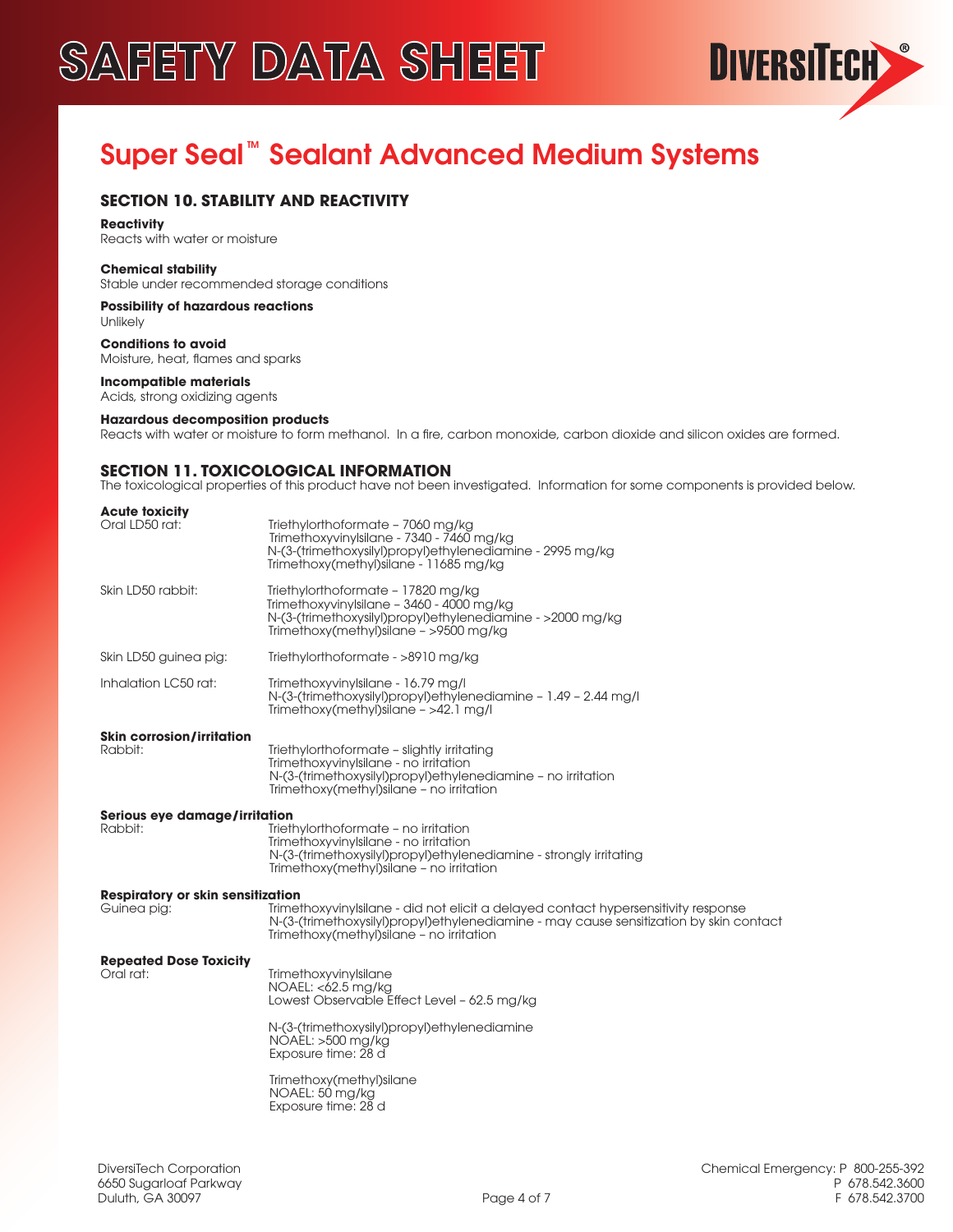

# Super Seal<sup>™</sup> Sealant Advanced Medium Systems

# **SECTION 11. TOXICOLOGICAL INFORMATION (cont.)**

| Inhalation rat:        | TrimethoxyvinyIsilane<br>$NOAEL - 10$ mg/l<br>Lowest Observable Effect Level - 100 mg/kg                                                                                                                             |
|------------------------|----------------------------------------------------------------------------------------------------------------------------------------------------------------------------------------------------------------------|
|                        | Germ cell mutagenicity<br>N-(3-(trimethoxysilyl)propyl)ethylenediamine: negative (Ames test)<br>Carcinogenicity<br>None of the components of this product is identified as a carcinogen by IARC, ACGIH, NTP or OSHA. |
|                        | Reproductive toxicity<br>N-(3-(trimethoxysilyl)propyl)ethylenediamine<br>No Observed Adverse Effect Level (NOAEL):<br>500 mg/kg/day (developmental and maternal toxicity)                                            |
| Oral ratmale:          | TrimethoxyvinyIsilane<br>NOAEL P1 - 1000 mg/kg<br>NOAEL F1 - 1000 mg/kg                                                                                                                                              |
| <b>Oral ratiomale:</b> | TrimethoxyvinyIsilane<br>NOAEL P1 - 250 mg/kg<br>NOAEL F1 - 1000 mg/kg                                                                                                                                               |

**Specific target organ toxicity – single exposure** No data available

**Aspiration hazard** No data available

### **Potential Health Effects:**

**Inhalation:** May be harmful if inhaled. Causes respiratory tract irritation. **Skin Contact:** May be harmful if absorbed through skin. Causes mild skin irritation. **Eye Contact:** Causes eye irritation. **Ingestion:** May be harmful if swallowed.

# **SECTION 12. ECOLOGICAL INFORMATION**

No data are available for the ecological effects of this product; information on some components is provided below. The silane components of the product degrade through hydrolysis into alcohols and silanol and/or siloxanol compounds. The product is not expected to be readily biodegradable.

| <b>Toxicity to fish:</b>               | TrimethoxyvinyIsilane<br>$LC50 - 96 h$<br>Species: Brachydanio<br>$Result: >100$ mg/l                        |
|----------------------------------------|--------------------------------------------------------------------------------------------------------------|
| <b>Trimethoxyvinylsilane</b>           | $LC50 - 96 h$<br>Species: Oncorhynchus mykiss<br>Result: >191 mg/l                                           |
|                                        | N-(3-(trimethoxysilyl)propyl)ethylenediamine<br>I C50<br>Species: Lepomis macrochirus<br>$Result: >100$ mg/l |
| <b>Toxicity to other</b><br>organisms: | TrimethoxyvinyIsilane<br>$EC50 - 48 h$<br>Species: Daphnia magna<br>$Result: >100$ mg/l                      |
|                                        | N-(3-(trimethoxysilyl)propyl)ethylenediamine<br>$EC50 - 48 h$<br>Species: Daphnia magna<br>Result: 87.4 mg/l |
|                                        |                                                                                                              |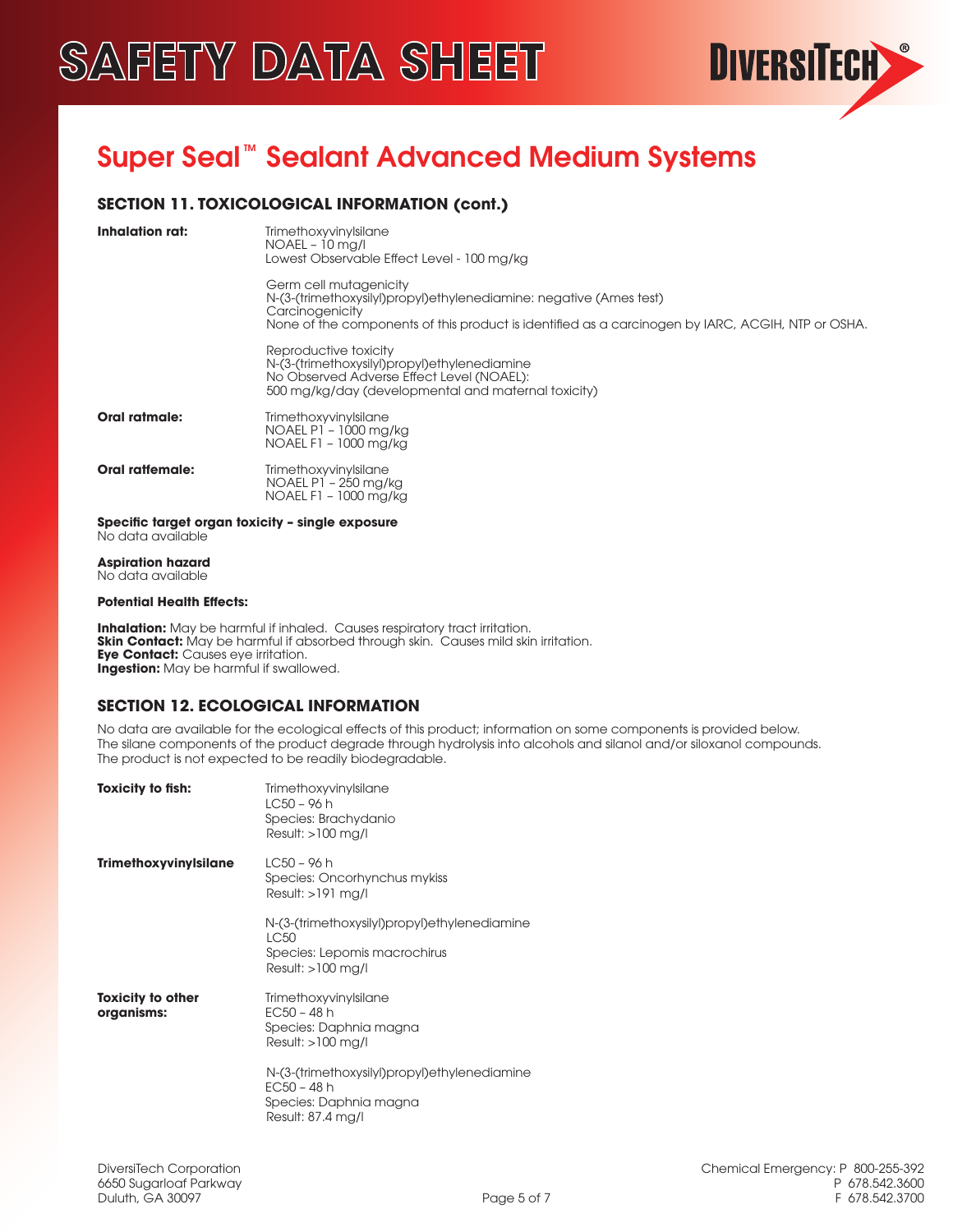

# Super Seal<sup>™</sup> Sealant Advanced Medium Systems

# **SECTION 12. ECOLOGICAL INFORMATION (cont.)**

**Toxicity to algae:** Trimethoxyvinylsilane EC50 – 72 h Species: Desmodesmus subspicatus Result: >100 mg/l

> N-(3-(trimethoxysilyl)propyl)ethylenediamine EC50 - 96 h Species: Pseudokirchneriella subcapitata Result: 8.8 mg/l

> N-(3-(trimethoxysilyl)propyl)ethylenediamine NOEC Species: Pseudokirchneriella subcapitata Result: 3.1 mg/l

**microorganisms:** NOEC

**Toxicity to TrimethoxyvinyIsilane**  Species: Bacteria Result: >1000 mg/l Exposure time: 3 h

**Persistence and degradability** No data available

**Bioaccumulative potential** No data available

**Mobility in soil** No data available

**Other adverse effects**

No data available

# **SECTION 13. DISPOSAL CONSIDERATIONS**

### **Product**

Contact a licensed professional waste disposal service to dispose of this material. Burn in a chemical incinerator equipped with an afterburner and scrubber but exert extra care in igniting as this material is flammable. Observe all federal, provincial, and local environmental regulations.

### **Contaminated packaging**

Dispose of as product.

# **SECTION 14. TRANSPORTATION INFORMATION**

### **TDG/IATA/IACO/IMDG**

**Shipping Name:** FLAMMABLE LIQUID, N.O.S. (ethyl orthoformate)

UN #: 1993

Class: 3

Packing Group: III

### **SECTION 15. REGULATORY INFORMATION**

### **Superfund Amendments and Reauthorization Act (SARA) Title III Information: SARA Section 311/312 (40 CFR 370)**

**Immediate Hazard** - Yes, Flammable liquids category 3, Skin corrosion/irritation/irritation category 2, serious eye damage/irritation category 1, Hazardous to the aquatic environment (Chronic 3)